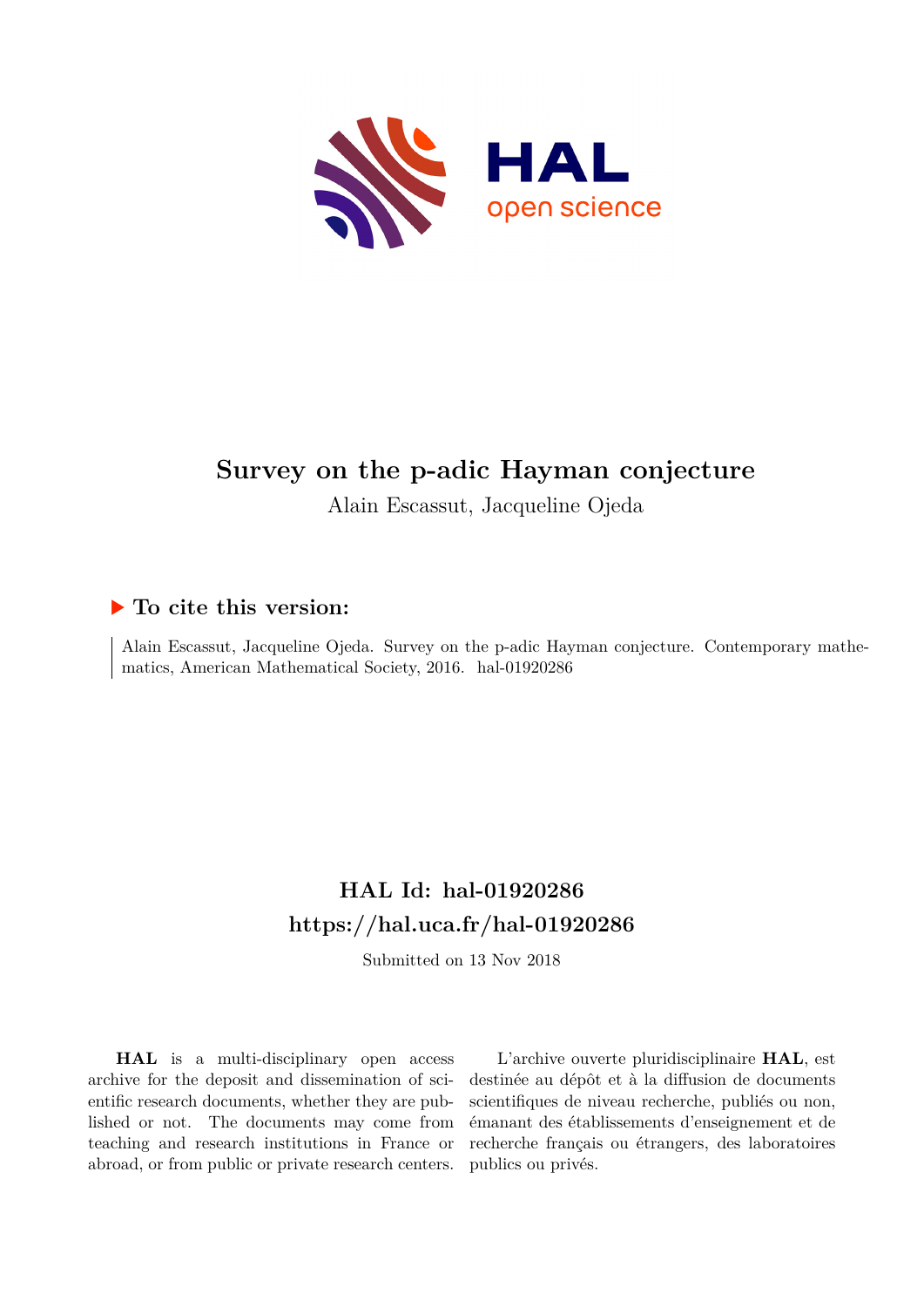#### Survey on the p-adic Hayman conjecture

#### by Alain Escassut and Jacqueline Ojeda

#### Introduction

We denote by  $\mathbb{K}$  an algebraically closed field of characteristic 0, complete with respect to an ultrametric absolute value  $\vert \cdot \vert$  and by  $K(x)$  the field of rational functions with coefficients in K. Given  $a \in \mathbb{K}$  and  $R \in \mathbb{R}^*_+$ , we denote by  $d(a, R)$  the disk  $\{x \in \mathbb{R}^*, x \in \mathbb{R}^* \mid x \in \mathbb{R}^* \}$ IK |  $|x - a|$  ≤ R, by  $d(a, R^-)$  the disk  $\{x \in K \mid |x - a| < R\}$  and by  $C(a, r)$  the circle  ${x \in \mathbb{K} \mid |x - a| = r}$ . Next, we denote by  $\mathcal{A}(\mathbb{K})$  the K-algebra of analytic functions in IK (i.e. the set of power series with an infinite radius of convergence) and by  $\mathcal{M}(\mathbb{K})$ the field of meromorphic functions in  $\mathbb K$  (i.e. the field of fractions of  $\mathcal A(\mathbb K)$ ). Similarly, we denote by  $\mathcal{A}(d(a, R^-))$  the K-algebra of analytic functions in  $d(a, R^-)$  (i.e. the set of power series with a radius of convergence  $\geq R$ ) [8], [11], [12], [13] and by  $\mathcal{M}(d(a, R^-))$ its field of fractions and we denote by  $\mathcal{A}_b(d(a, R^-))$  the IK-algebra of bounded analytic functions in  $d(a, R^-)$  and by  $\mathcal{M}_b(d(a, R^-))$  its field of fractions and we set  $\mathcal{A}_u(d(a, R^-))$  =  $\mathcal{A}(d(a, R^-)) \setminus \mathcal{A}_b(d(a, R^-))$  and  $\mathcal{M}_u(d(a, R^-)) = \mathcal{M}(d(a, R^-)) \setminus \mathcal{M}_b(d(a, R^-)).$ 

Given  $f \in \mathcal{M}(\mathbb{K})$  (resp.  $f \in \mathcal{M}_u(d(a, R^-)))$ ), a value  $b \in \mathbb{K}$  is called an exceptional value for f if f – b has no zero in K (resp. in  $d(a, R^-)$ ) and it is called a quasi-exceptional *value for f* if  $f - b$  has finitely many zeros in K (resp. in  $d(a, R^-)$ ).

In the complex field, in the fifties, Walter Hayman asked the question whether, given a meromorphic function g in the whole plane  $\mathbb C$  and an integer  $n \in \mathbb N$ , the function  $g'g^n$ might admit an exceptional value  $b \neq 0$  or a quasi-exceptional value  $b \neq 0$  [10]. W. Hayman showed that  $g'g^n$  has no quasi-exceptional value, whenever  $n \geq 3$ . Next, the problem was solved for  $n = 2$  by E. Mues in 1979 [15] and next, for  $n = 1$ , in 1995 by W. Bergweiler and A. Eremenko [1] and separately by H. Chen and M. Fang.

The same problem occurs on the field K, both in  $\mathcal{M}(\mathbb{K})$  and in a field  $\mathcal{M}(d(a, R^-))$ ,  $a \in$ IK,  $R > 0$ . Several basic results will be necessary to examine this.

In ultrametric analysis as in complex analysis, we have this immediate correspondance:

**Lemma 1:** Let  $g \in \mathcal{M}(\mathbb{K})$  (resp. let  $g \in \mathcal{M}(d(a, R^-))$ ,  $a \in \mathbb{K}$ ,  $R > 0$ ), let  $f = \frac{1}{\sqrt{2\pi}}$ g and let  $n \in \mathbb{N}^*$ . Then  $g'g^n$  admits a quasi-exceptional value  $b \in \mathbb{K}^*$  if and only if  $f' + bf^{n+2}$ has finitely many zeros that are not zeros of f.

**Remark:** We can also consider the same problem when  $n = -1$  i.e. the question whether  $f' + bf$  has infinitely many zeros. In  $\mathbb C$  the well known counter-example furnished by the function  $\exp(x)$  shows that  $f' + f$  may have no zero. When  $n = 0$ , in C the well known counter-example furnished by the function  $tan(-x)$  shows that  $f' + f^2$  may have no zero. On the field IK, we will examine the cases  $n = -1$  and  $n = 0$ .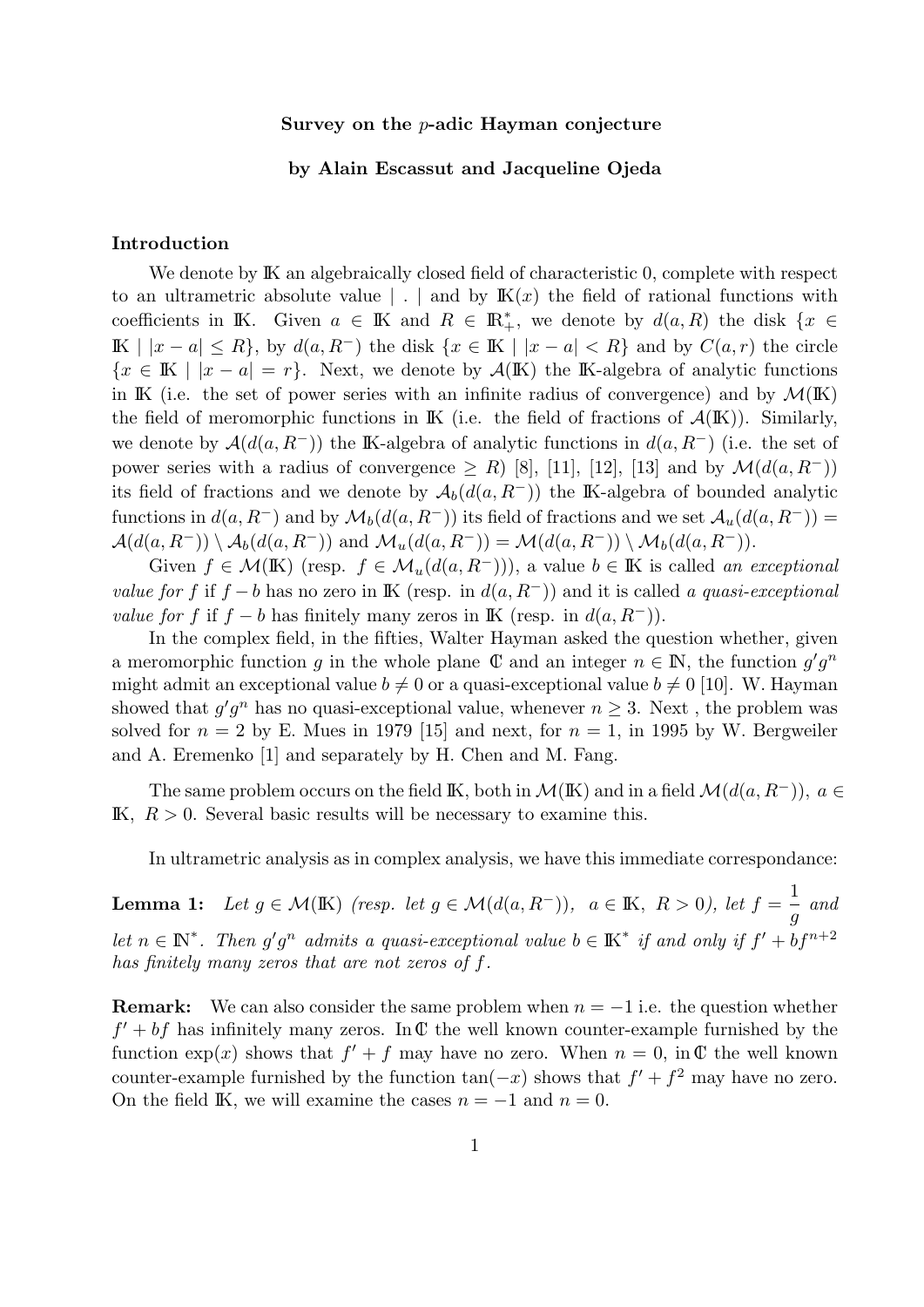Henceforth, for  $n \geq 3$ , we will examine that problem by considering the set of zeros of  $f' + bf^{n+2}$ , with  $b \neq 0$ . In the field K, two theorems are specific to p-adic analysis. Both are based on the following lemma. We set  $m = n + 2$ .

**Notation:** Let  $f \in \mathcal{M}(d(0, R^{-}))$ . For every  $r \in ]0, R[$ ,  $|f(x)|$  has a limit when |x| tends to r while staing different from r and that limit is denoted by  $|f|(r)$  [8].

Let  $\mu = \log r$ . We set  $\Psi(f, \mu) = \log(|f|(r))$  We denote by  $\nu^+(f, \mu)$  the difference between the number of zeros and the number of poles of f in  $d(0,r)$  and we denote by  $\nu^-(f, \mu)$  the difference between the number of zeros and the number of poles of f in  $d(0, r^-)$ .

The following Lemma 1 and 2 are classical [17]:

**Lemma 2:** Let  $f \in \mathcal{M}(\mathbb{K})$ . Then  $\nu^+(f, \mu)$  is the right side derivative of  $\Psi(f, \mu)$  and  $\nu^+(f, \mu)$  is the left side derivative of  $\Psi(f, \mu)$ .

**Lemma 3:** Let  $f \in \mathcal{M}(\mathbb{K})$ , (resp. let  $f \in \mathcal{M}(d(a, R^{-}))$ ,  $a \in \mathbb{K}$ ,  $R > 0$ ), suppose that f admits infinitely many zeros and suppose that there exists a sequence of intervals  $[r'_n, r''_n]$ such that  $\lim_{n\to+\infty}r'_n=+\infty$  (resp.  $\lim_{n\to+\infty}r'_n=\lim_{n\to+\infty}r''_n=R$ ) and such that  $|(f'+f^m)|(r)=$  $|f^m|(r) \forall r \in \Box r'_r$  $n \in \mathbb{N}$  $n'_n, r''_n$ . Let  $m \in \mathbb{N}^*$  be  $\neq 2$ . Then  $f' + f^m$  has infinitely many zeros

that are not zeros of f.

**Proof:** Let  $J = \begin{bmatrix} \end{bmatrix}$  $n \in \mathbb{N}$  $[r'_i$ ', r'''
nl. When r is big enough, we have  $|f^m|(r) > |f'|(r)$  therefore

(1) 
$$
\nu^+(f' + f^m, \log r) = \nu^+(f^m, \log r), \ \nu^-(f' + f^m, \log r) = \nu^-(f^m, \log r) \ \forall r \in J.
$$

Consequently, in each disk  $d(0, r)$  with  $r \in J$ , f and  $f' + f^m$  have the same difference between the number of zeros and poles. Now, if  $m \geq 3$  the poles of  $f' + f^m$  and  $f^m$  are the same taking multiplicity into account. And when  $m = 1$ , each pole of f is a pole of  $f' + f$  with a greater order. Consequently, for each  $r \in J$ , the number of zeros of  $f' + f^m$ in  $d(0,r)$  is superior or equal to this of  $f^m$ .

Now, for each  $n \in \mathbb{N}$ , let  $s_n$  be the number of distinct zeros of f in  $d(0, r_n)$ . Since f has infinitely many zeros, the sequence  $s_n$  is increasing and tends to  $+\infty$ . On the other hand, for each zero  $\alpha$  of order u of f, either  $\alpha$  is not a zero of  $f' + f^m$  (when  $u = 1$ ), or it is a zero of order  $u - 1$ . Consequently, the number of zeros of  $f' + f^m$  in  $d(0, r_n'')$  which are not zeros of f is at least  $s_n$ . Thus we have proved that  $f' + f^m$  has infinitely many zeros that are not zeros of  $f$ .

**Remark:** Relation (1) above does not hold when  $m = 2$  because poles of  $f^2$  and  $f'$  may have the same order and therefore may kill each other.

In most of results, we will use the ultrametric Nevanlinna theory [33], [35]. The Nevanlinna Theory was made by Rolf Nevanlinna on complex functions [16], [10]. It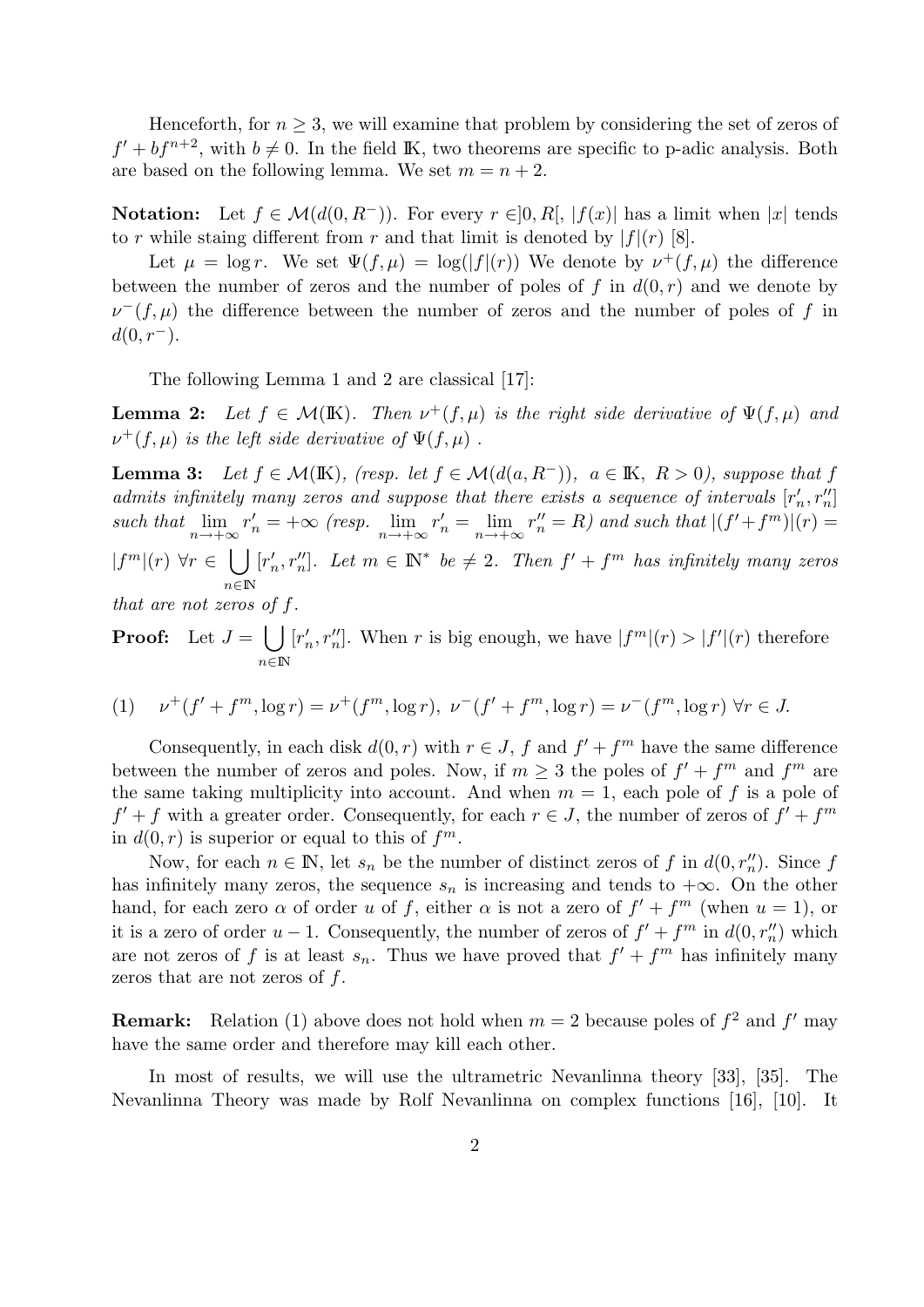consists of defining counting functions of zeros and poles of a meromorphic function f and giving an upper bound for multiple zeros and poles of various functions  $f - b$ ,  $b \in \mathbb{C}$ .

A similar theory for functions in a p-adic field was constructed by A. Boutabaa [6].

**Notations:** Given three functions  $\phi$ ,  $\psi$ ,  $\zeta$  defined in an interval  $J = ]a, +\infty[$  (resp.  $J = [a, R]$ , with values in  $[0, +\infty)$ , we shall write  $\phi(r) \leq \psi(r) + O(\zeta(r))$  if there exists a constant  $b \in \mathbb{R}$  such that  $\phi(r) \leq \psi(r) + b\zeta(r)$ . We shall write  $\phi(r) = \psi(r) + O(\zeta(r))$  if  $|\psi(r) - \phi(r)|$  is bounded by a function of the form  $b\zeta(r)$ .

Similarly, we shall write  $\phi(r) \leq \psi(r) + o(\zeta(r))$  if there exists a function h from  $J =$  $]a, +\infty[$  (resp. from  $J = ]a, R[$ ) to R such that  $\lim_{r \to +\infty} \frac{h(r)}{\zeta(r)}$  $\zeta(r)$  $= 0$  (resp.  $\lim_{r \to R}$  $h(r)$  $\zeta(r)$  $= 0$ ) and such that  $\phi(r) \leq \psi(r) + h(r)$ . And we shall write  $\phi(r) = \psi(r) + o(\zeta(r))$  if there exists a function h from  $J = ]a, +\infty[$  (resp. from  $J = ]a, R[$ ) to R such that  $\lim_{r \to +\infty} \frac{h(r)}{\zeta(r)}$  $\zeta(r)$  $= 0$  (resp.  $\lim_{r\to R}$  $h(r)$  $\zeta(r)$  $= 0$ ) and such that  $\phi(r) = \psi(r) + h(r)$ .

The p-adic Nevanlinna Theory was first stated and correctly proved by A. Boutabaa in  $\mathcal{M}(\mathbb{K})$  [6]. In [7] the theory was extended to functions in  $\mathcal{M}(d(0, R^-))$  by taking into account Lazard's problem [14].

Throughout the next paragraphs, we will denote by I the interval  $[t, +\infty]$  and by J an interval of the form  $[t, R]$  with  $t > 0$ .

We have to introduce the counting function of zeros and poles of  $f$ , counting or not multiplicity. Here we will choose a presentation that avoids assuming that all functions we consider admit no zero and no pole at the origin.

**Definitions:** We denote by  $Z(r, f)$  the counting function of zeros of f in  $d(0, r)$  in the following way:

Let  $\sigma(r)$  be the number of distinct zeros of f in  $d(0,r)$  and let Let  $(a_n)$ ,  $1 \leq n \leq \sigma(r)$ be the finite sequence of zeros of f in  $d(0, r)$ , of respective order  $s_n$ .

We set 
$$
Z(r, f) = \max(\omega_0(f), 0) \log r + \sum_{n=1}^{\sigma(r)} s_n (\log r - \log |a_n|)
$$
 and so,  $Z(r, f)$  is called

the counting function of zeros of f in  $d(0,r)$ , counting multiplicity.

In order to define the counting function of zeros of  $f$  without multiplicity, we put  $\overline{\omega_0}(f) = 0$  if  $\omega_0(f) \le 0$  and  $\overline{\omega_0}(f) = 1$  if  $\omega_0(f) \ge 1$ .

Now, we denote by  $\overline{Z}(r, f)$  the counting function of zeros of f without multiplicity:

 $Z(r, f) = \overline{\omega_0}(f) \log r +$ σ $\sum$  $(r)$  $n=1$  $(\log r - \log |a_n|)$  and so,  $\overline{Z}(r, f)$  is called the counting function of zeros of f in  $d(0,r)$  ignoring multiplicity.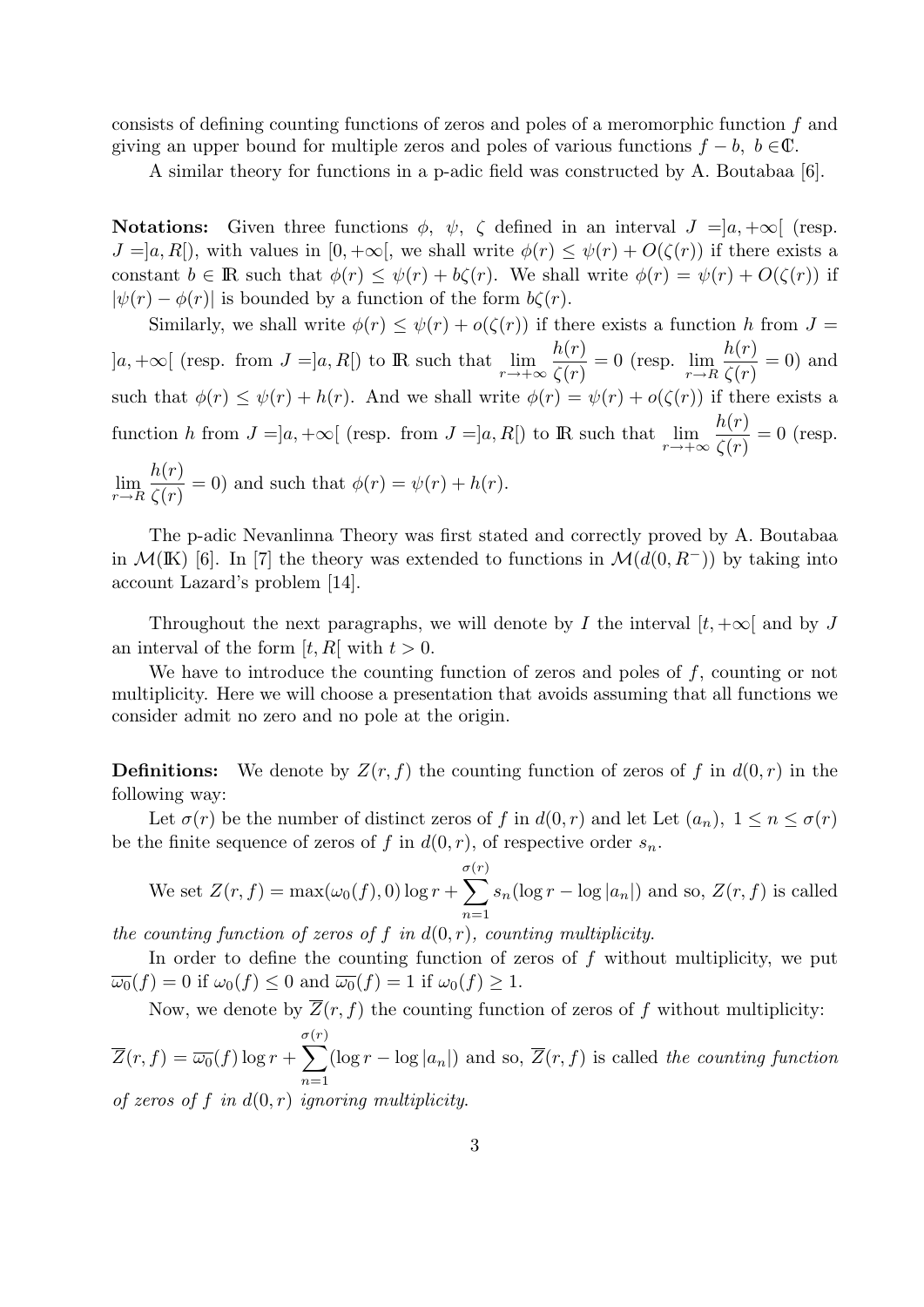In the same way, we denote by  $\tau(r)$  the number of distinct poles of f in  $d(0,r)$  and then, considering the finite sequence  $(b_n)$ ,  $1 \leq n \leq \tau(r)$  of poles of f in  $d(0,r)$ , with respective multiplicity order  $t_n$ , we put

$$
N(r, f) = \max(-\omega_0(f), 0) \log r + \sum_{n=1}^{\tau(r)} t_n (\log r - \log |b_n|) \text{ and then } N(r, f) \text{ is called } the
$$

counting function of the poles of  $f$ , counting multiplicity

Next, in order to define the counting function of poles of  $f$  without multiplicity, we put  $\overline{\omega_0}(f) = 0$  if  $\omega_0(f) \ge 0$  and  $\overline{\omega_0}(f) = 1$  if  $\omega_0(f) \le -1$  and we set

$$
\overline{N}(r, f) = \overline{\overline{\omega_0}}(f) \log r + \sum_{n=1}^{\tau(r)} (\log r - \log |b_n|) \text{ and then } \overline{N}(r, f) \text{ is called the counting function}
$$

of the poles of f, ignoring multiplicity

Now we can define the Nevanlinna function  $T(r, f)$  in I or J as  $T(r, f) = \max(Z(r, f), N(r, f))$  and the function  $T(r, f)$  is called *characteristic function of* f or Nevanlinna of f.

Finally, if S is a subset of K we will denote by  $Z_0^S(r, f')$  the counting function of zeros of f', excluding those which are zeros of  $f - a$  for any  $a \in S$ .

**Remark:** If we change the origin, the functions  $Z$ ,  $N$ ,  $T$  are not changed, up to an additive constant.

In a *p*-adic field such as IK, the first Main Theorem is almost immediate:

**Theorem A:** Let  $f \in \mathcal{M}(\mathbb{K})$  (resp.  $f \in \mathcal{M}(d(0,R^-))$ ) have no zero and no pole at 0. Then  $\log(|f|(r)) = \Psi(f, \log r) = \log(|f(0)|) + Z(r, f) - N(r, f).$ 

Corollary A.1: Let  $f, g \in \mathcal{M}(\mathbb{K})$  (resp.  $f, g \in \mathcal{M}(d(0, R^-))$ ). Then  $Z(r, fg) \leq$  $Z(r, f) + Z(r, g), N(r, fg) \leq N(r, f) + N(r, g), T(r, fg) \leq T(r, f) + T(r, g), T(r, f + g) \leq$  $T(r, f) + T(r, g) + O(1), T(r, cf) = T(r, f) \,\forall c \in \mathbb{K}^*, T(r, f)$ 1 f  $) = T(r, f)).$ 

If  $f, g \in \mathcal{A}(\mathbb{K})$  (resp. if  $f, g \in \mathcal{A}(d(0, R^-))$ ), then  $Z(r, fg) = Z(r, f) + Z(r, g)$ ,  $T(r, f) =$  $Z(r, f)$ ,  $T(r, fg) = T(r, f) + T(r, g) + O(1)$  and  $T(r, f + g) \leq \max(T(r, f), T(r, g))$ .

We can now state the famous p-adic Second Main Theorem:

**Theorem B:** Let  $\alpha_1, ..., \alpha_q \in \mathbb{K}$ , with  $q \geq 2$ , let  $S = {\alpha_1, ..., \alpha_q}$  and let  $f \in \mathcal{M}(\mathbb{K})$ (resp.  $f \in \mathcal{M}_u(d(0,R^-))$ ). Then  $(q-1)T(r, f) \leq \sum$ q  $j=1$  $\overline{Z}(r, f - \alpha_j) + \overline{N}(r, f) - Z_0^S(r, f') - \log r + O(1) \quad \forall r \in I \quad (resp. \ \forall r \in J).$ 

**Definitions and notation:** For each  $f \in \mathcal{M}(\mathbb{K})$  (resp.  $f \in \mathcal{M}(d(a, R^-))$ ) we denote by  $\mathcal{M}_f(\mathbb{K})$ , (resp.  $\mathcal{M}_f(d(a, R^-))$ ) the set of functions  $h \in \mathcal{M}(\mathbb{K})$ , (resp.  $h \in \mathcal{M}(d(a, R^-))$ ) such that  $T(r, h) = o(T(r, f))$  when r tends to  $+\infty$  (resp. when r tends to R). Similarly,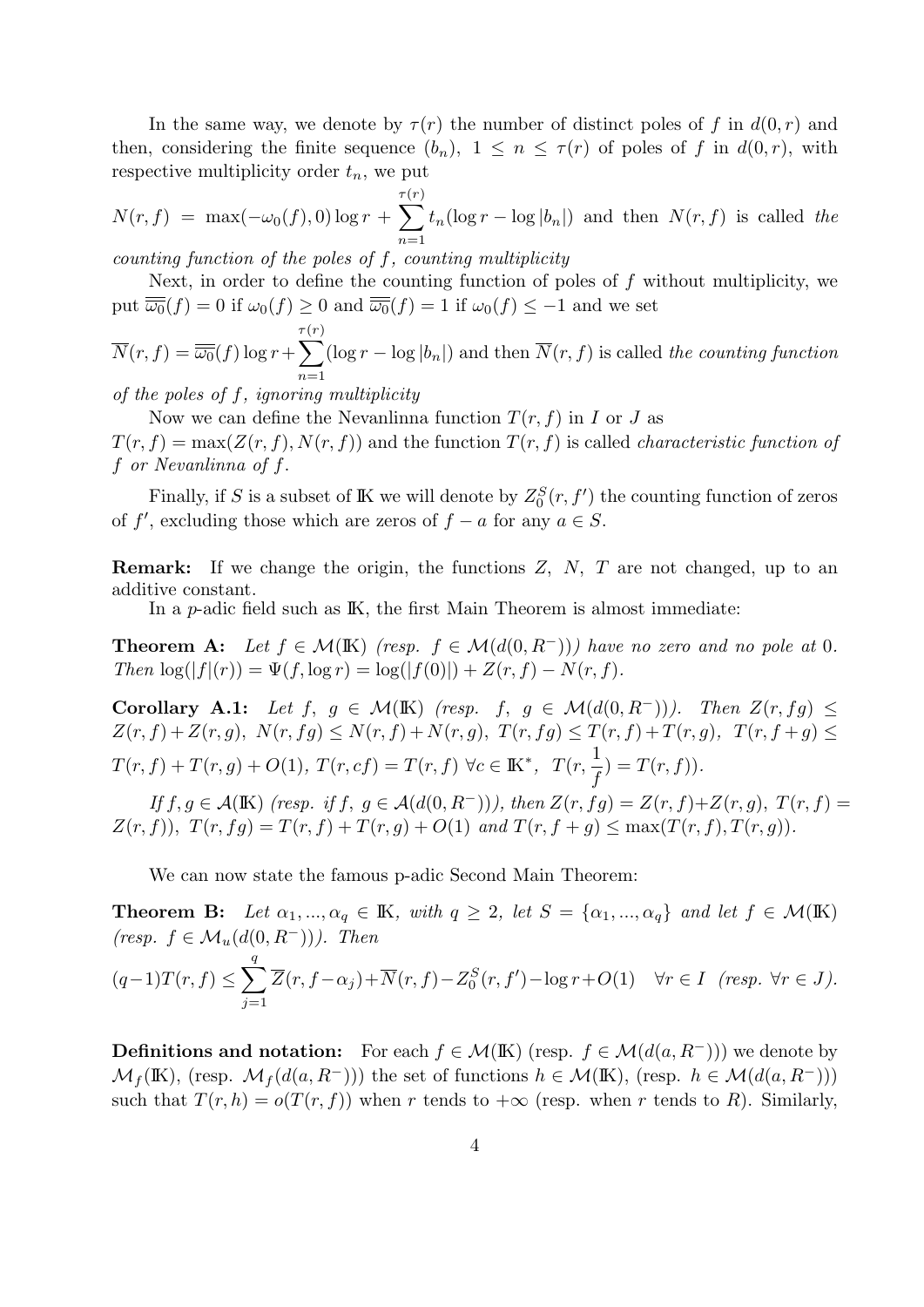if  $f \in \mathcal{A}(\mathbb{K})$  (resp.  $f \in \mathcal{A}(d(a, R^-))$ ) we shall denote by  $\mathcal{A}_f(\mathbb{K})$  (resp.  $\mathcal{A}_f(d(a, R^-))$ ) the set  $\mathcal{M}_f(\mathbb{K}) \cap \mathcal{A}(\mathbb{K})$ , (resp.  $\mathcal{M}_f(d(a, R^-)) \cap \mathcal{A}(d(a, R^-))$ ).

The elements of  $\mathcal{M}_f(\mathbb{K})$  (resp.  $\mathcal{M}_f(d(a, R^-))$ ) are called small functions with respect to f. Similarly, if  $f \in \mathcal{A}(\mathbb{K})$  (resp.  $f \in \mathcal{A}(d(a, R^-))$ ) the elements of  $\mathcal{A}_f(\mathbb{K})$  (resp.  $\mathcal{A}_f(d(a,R^-)))$  are called small functions with respect to f.

According to classical results [11], [18], we have the following Theorem C:

**Theorem C:** Let  $f \in \mathcal{A}(\mathbb{K})$  (resp.  $f \in \mathcal{A}_u(d(0,R^-))$ ) and let  $w_1, w_2 \in \mathcal{A}_f(\mathbb{K})$  (resp.  $w_1, w_2 \in \mathcal{A}_f(d(0,R^-))$  be distinct. Then  $T(r, f) \leq \overline{Z}(r, f-w_1) + \overline{Z}(r, f-w_2) +$  $o(T(r, f))).$ 

**Definitions and notation:** Given  $f, g \in \mathcal{M}(d(0, R^-))$ , we denote by  $W(f, g)$  the Wronskian of f and g i.e.  $f'g - fg'$ .

In [5], the following results are proven:

**Theorem D:** Let  $f, g \in \mathcal{A}(\mathbb{K})$  be such that  $W(f, g)$  is a non-identically zero polynomial. Then both f, g are polynomials.

**Notation:** Let  $f \in \mathcal{A}(\mathbb{K})$ . We can factorize f in the form ff where the zeros of f are the distinct zeros of f each with order 1. Moreover, if  $f(0) \neq 0$  we will take  $\overline{f}$  such that  $f(0) = 1.$ 

**Theorem E:** Let  $f \in \mathcal{M}(\mathbb{K})$  have finitely many multiple poles, such that for certain  $b \in \mathbb{K}$ ,  $f' - b$  has finitely many zeros. Then f belongs to  $\mathbb{K}(x)$ .

**Notation:** Let  $f \in \mathcal{M}(d(0, R^{-}))$ . For each  $r \in ]0, R[$ , we denote by  $\zeta(r, f)$  the number of zeros of f in  $d(0,r)$ , taking multiplicity into account and set  $\tau(r, f) = \zeta(r, \frac{1}{f})$ . Similarly, we denote by  $\beta(r, f)$  the number of multiple zeros of f in  $d(0, r)$ , each counted with its multiplicity and we set  $\gamma(r, f) = \beta(r, \frac{1}{f}).$ 

**Theorem F:** Let  $f \in \mathcal{M}(\mathbb{K})$  be such that for some c,  $d \in ]0, +\infty[$ ,  $\gamma(r, f)$  satisfies  $\gamma(r, f) \leq c r^d$  in  $[1, +\infty[$ . If f' has finitely many zeros, then  $f \in K(x)$ .

**Corollary F.1:** Let f be a meromorphic function on K such that, for some c,  $d \in ]0, +\infty[$ ,  $\gamma(r, f)$  satisfies  $\gamma(r, f) \leq c r^d$  in  $[1, +\infty[$ . If for some  $b \in \mathbb{K}$   $f' - b$  has finitely many zeros, then f is a rational function.

#### First results [17]

We will now prove together the following Theorems 1 and 2.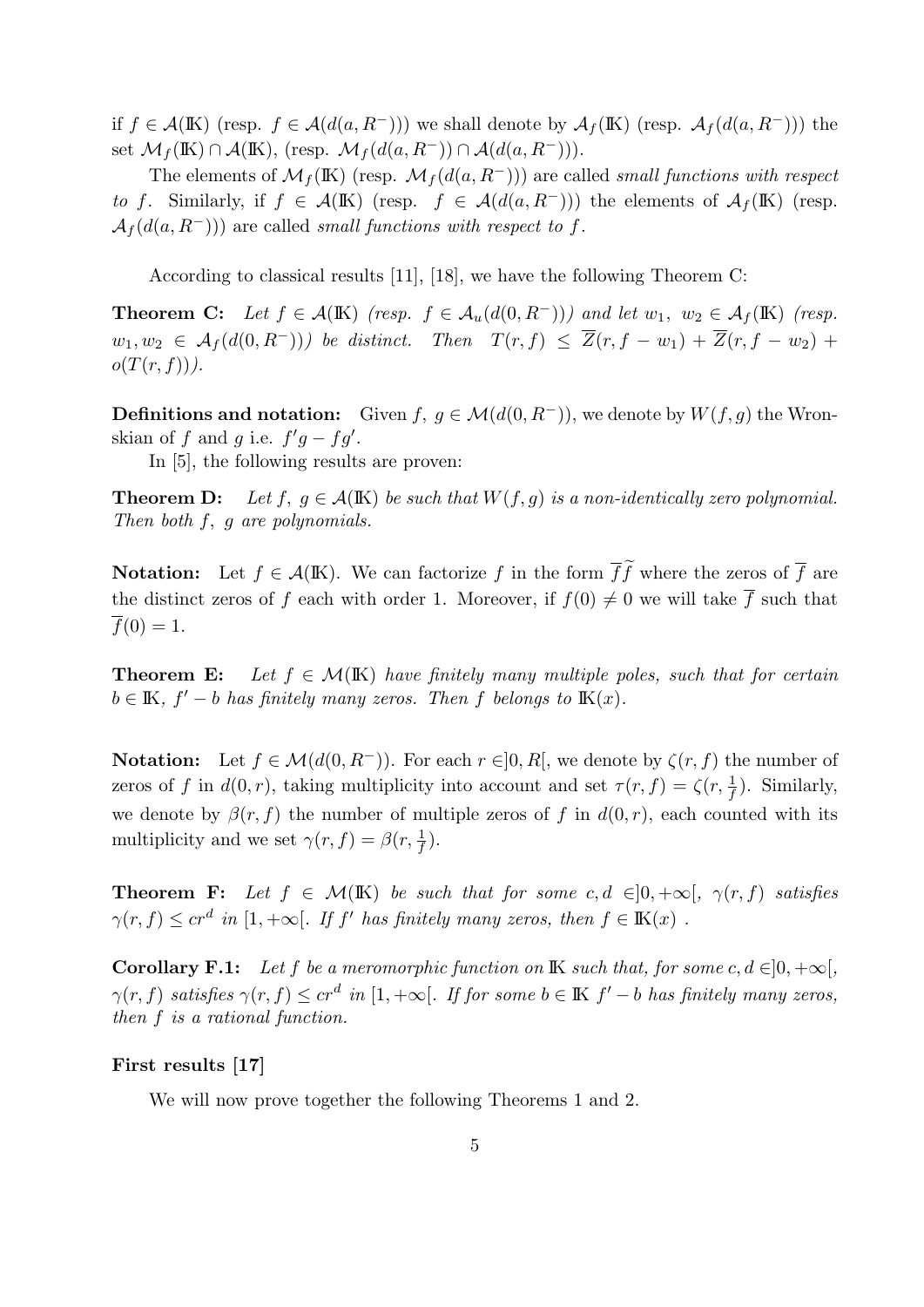**Theorem 1:** Let  $f \in \mathcal{M}(\mathbb{K}) \backslash \mathbb{K}(x)$  satisfy  $\limsup |f|(r) > 0$  and let  $b \in \mathbb{K}^*$ . Let  $m \in \mathbb{N}^*$ r→∞  $be \geq 3$ . Then  $f' + bf^m$  has infinitely many zeros that are not zeros of f.

**Theorem 2:** Let  $f \in \mathcal{M}_u(d(a, R^-))$  satisfy lim sup  $r\rightarrow R$  $|f|(r) = +\infty$  and let  $b \in \mathbb{K}^*$ . Let  $m \in \mathbb{N}^*$  be  $\geq 3$ . Then  $f' + bf^m$  has infinitely many zeros that are not zeros of f.

**Proof** : Without loss of generality, we can assume  $b = 1$  and when  $f \in \mathcal{M}(d(a, R^{-}))$ , we may assume  $a = 0$ . By hypotheses, there exists a sequence of intervals  $[r'_n, r''_n]$  such that  $\lim_{n \to +\infty} r'_n = +\infty$  (resp.  $\lim_{n \to +\infty} r'_n = \lim_{n \to +\infty} r''_n = R$ ) and such that, putting  $J = \bigcup_{n \to +\infty}$  $n \in \mathbb{N}$  $[r_n',r_n''],$ we have  $\liminf_{\substack{r \to \infty, \\ r \in J}}$  $|f|(r) > 0$  (resp.  $\lim_{\substack{r \to R^{-} \\ r \in J}}$  $|f|(r) = +\infty$ ).

Suppose first we assume the hypothesis of Theorem 1. Let  $M = \frac{\liminf_{r \to +\infty} |f|(r)}{2}$ 2 . We will prove that there exists  $t > 0$  such that  $|f' + f^m|(r) = |f^m|(r) \forall r \in J \cap [t, +\infty[$ . We know that  $|f'(r)| \leq$  $|f|(r)$ r . Consequently, when r lies in J, there exists  $s > 0$  such that  $|f|(r) \geq M \,\forall r \in [s, +\infty[ \cap J.$ 

$$
(|f|(r))^{m} \ge |f|(r)M^{m-1} \ge r|f'|(r)M^{m-1}.
$$

Next, when r is big enough,  $rM^{m-1}$  is greater than 1, hence  $(|f|(r))^m > |f'(r)|$ . Thus there exists  $t \geq s$  such that  $(|f|(r))^m > |f'(r)| \forall r \in J \cap [t, +\infty]$ . Let  $J' = J \cap [t, +\infty]$ . And hence we have  $|f' + f^m|(r) = |f^m|(r) \,\forall r \in J'.$ 

Suppose now that we assume the hypothesis of Theorem 2 We have

 $|f'|(r) \leq$  $|f|(r)$ r  $\leq \frac{|f|(r)}{R}$ R . Set  $B =$ 1 R . Then we have  $(|f|(r))^{m} \geq B|f'|(r)(|f|(r))^{m-1}.$ 

Now, when r is close enough to R,  $r \in J$ ,  $B|f(x)|^{m-1}$  is strictly greater than 1, hence  $(|f|(r))^m > |f'(r)|$ . Thus there exists  $t > 0$  such that  $(|f|(r))^m > |f'(r)| \forall r \in [t, +\infty)$ . We can set again  $J' = J \cap [t, R]$  and then we have  $|f' + f^m|(r) = |f^m|(r) \forall r \in J'$ 

We can now conclude in both theorems 1 and 2. For each  $n \in \mathbb{N}$ , let  $q_n$  be the number of zeros of f in  $d(0, r_n'')$ . Suppose the sequence  $(q_n)_{n\in\mathbb{N}}$  is bounded. Then, f has finitely many zeros, hence it is of the form  $\frac{P}{I}$  $\frac{1}{h}$  with  $P \in \mathbb{K}[x]$  and  $h \in \mathcal{A}_u(d(0,R))$ . Consequently, we have  $\lim_{r \to +\infty} |f|(r) = 0$ , a contradiction to the hypothesis in both theorems. Therefore, the sequence  $(q_n)_{n\in\mathbb{N}}$  which is increasing by definition, tends to  $+\infty$ . Now, in each Theorems 1 and 2 we may apply Lemma 3 showing that  $f' + f^m$  has infinitely many zeros that are not zeros of f.

Consider now the case  $m = 1$ . We can have a better conclusion in  $\mathcal{M}(\mathbb{K})$ .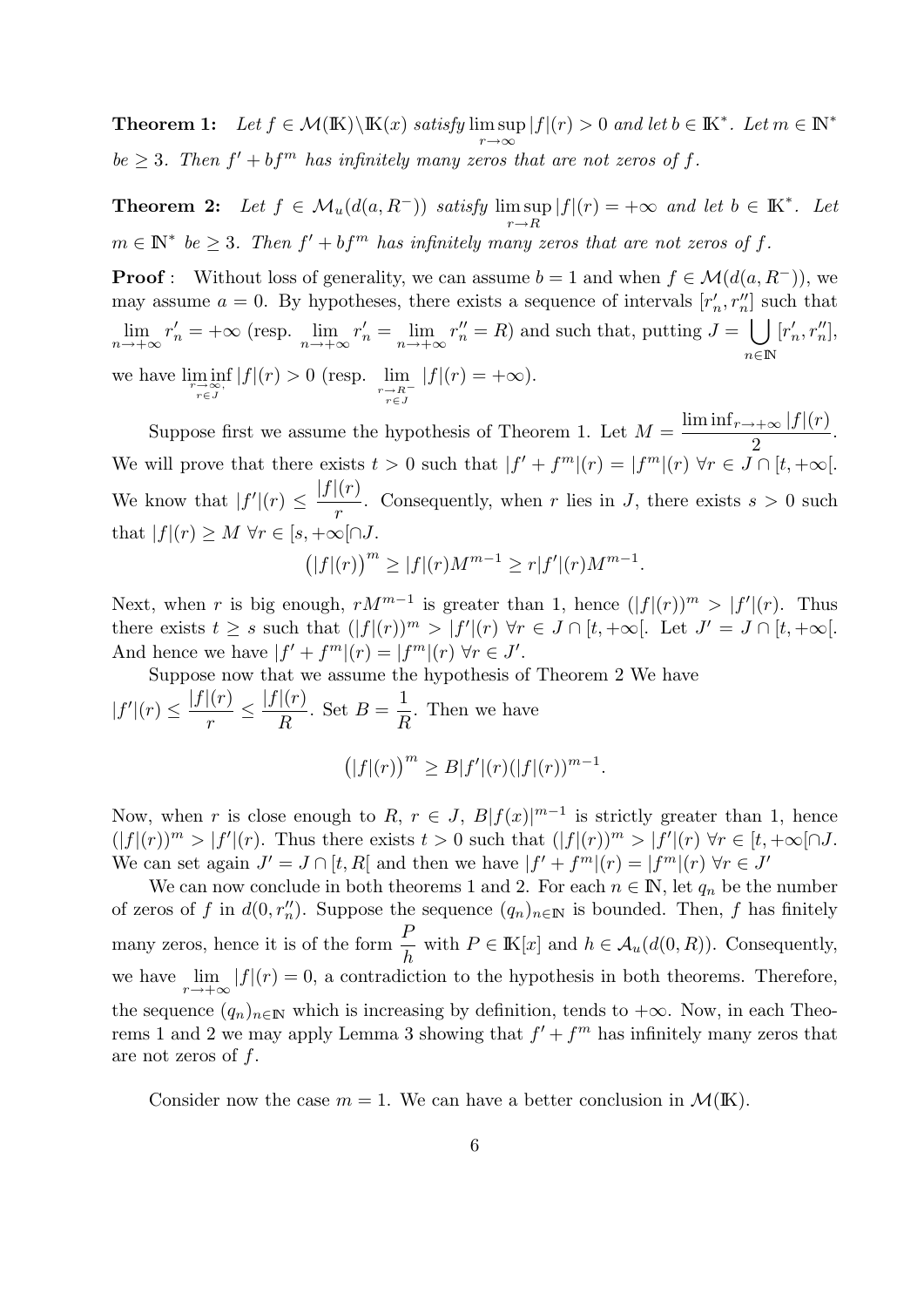**Theorem 3:** Let  $f \in \mathcal{M}(\mathbb{K}) \setminus \mathbb{K}(x)$ . For each  $b \in \mathbb{K}^*$ ,  $f' + bf$  has infinitely many zeros that are not zeros of f.

**Proof:** Without loss of generality, we can assume again  $b = 1$ . We have  $|f'(r)| < |f|(r)$ when r is big enough and hence  $|f' + f|(r) = |f|(r)$  in an interval  $I = [s, +\infty]$ . Suppose first that f has infinitely many zeros. We can then apply Lemma 3 and get the conclusion.

Suppose now that f has finitely many zeros. Then f has infinitely many poles  $c_n$ of respective order  $t_n$ . Since IK has characteristic zero,  $f'$  admits each  $c_n$  as a pole of order  $t_n + 1$  and similarly,  $f' + f$  also admits each  $c_n$  as a pole of order  $t_n + 1$ . Thus, we have  $N(r, f' + f) = N(r, f) + \overline{N}(r, f)$ . But since  $|f' + f|(r) = |f|(r)$  holds in I, we have  $\Psi(f'+f, \log r) = \Psi(f, \log r)$   $\forall r \in I$  hence, by Lemma 2,  $\nu(f'+f, \log r) = \nu(f, \log r)$   $\forall r \in I$ and hence  $Z(r, f'+f)-N(r, f'+f) = Z(r, f)-N(r, f)$ , therefore  $Z(r, f'+f)-(N(r, f)+f)$  $\overline{N}(r, f) = Z(r, f) - N(r, f)$  and hence  $Z(r, f'+f) = Z(r, f) + \overline{N}(r, f)$ . Since we have supposed that f has finitely many zeros and since f has infinitely many poles,  $f' + f$  has infinitely many zeros and all but finitely many are not zeros of f.

**Theorem 4:** Let  $f \in \mathcal{A}(\mathbb{K}) \setminus \mathbb{K}(x)$  (resp. let  $a \in \mathbb{K}$ , let  $R \in ]0, +\infty[$  and let  $f \in$  $\mathcal{A}_u(da(,R))$ ). For each  $b \in \mathbb{K}^*$ ,  $f' + bf^2$  has infinitely many zeros that are not zeros of f.

**Proof:** Without loss of generality, we can assume  $b = 1$  and  $a = 0$ . Clearly, when r is big enough, in  $]0, +\infty[$  (resp. in  $]0, R[$ ), we have  $|f' + f^2|(r) = |f^2|(r)$  therefore  $f^2$  and  $f' + f^2$  have the same number of zeros in  $C(0,r)$ . Let  $\alpha \in C(0,r)$  be a zero of f of order q. When r is big enough, it is a zero of order 2q for  $f^2$  and it is a zero of order  $q-1$  for  $f' + f^2$ . Consequently,  $f' + f^2$  has at least  $q + 1$  zero in  $C(0, r)$  that are not zeros of f (taking multiplicity into account). This is true for every such zeros of f an hence  $f' + f^2$ has infinitely many zeros that are not zeros of  $f$ .

Corollary 4.1: Let  $m \in \mathbb{N}$  be  $\geq 1$ , let  $f \in \mathcal{A}(\mathbb{K}) \setminus \mathbb{K}(x)$ . For each  $b \in \mathbb{K}^*, f' + bf^m$ has infinitely many zeros that are not zeros of f.

Corollary 4.2: Let  $m \in \mathbb{N}$  be  $\geq 2$ , let  $a \in \mathbb{K}$ , let  $R \in ]0, +\infty[$  and let  $f \in \mathcal{A}_u(da, R^-))$ . For each  $b \in \mathbb{K}^*$ ,  $f' + bf^m$  has infinitely many zeros that are not zeros of f. Theorem 5 is given in [4]:

Theorem 5: Let  $f \in \mathcal{M}(\mathbb{K}) \setminus \mathbb{K}(x)$  (resp. let  $a \in \mathbb{K}$  and  $R \in \mathbb{R}_+^*$  and let  $f \in$  $\mathcal{M}(d(a, R^-))$  and let  $m \in \mathbb{N}$ . If  $m \geq 5$  then for each  $b \in \mathbb{K}^*$ ,  $f' + bf^m$  has infinitely many zeros that are not zeros of f.

If  $m = 4$ , if  $f \in \mathcal{M}(\mathbb{K}) \setminus \mathbb{K}(x)$  and if f admits at least s multiple zeros and at least t multiple poles, then  $f' + bf^4$  admits a number of zeros that are not zeros of f (taken account of multiplicity) which is strictly superior to  $\frac{s+t}{2}$ 2 .

**Proof:** We know that the zeros of  $f' + bf^m$  in K are the same as in a spherically complete algebraically closed extension  $\hat{K}$  of K. So, for simplicity, we can suppose that the field  $\hat{K}$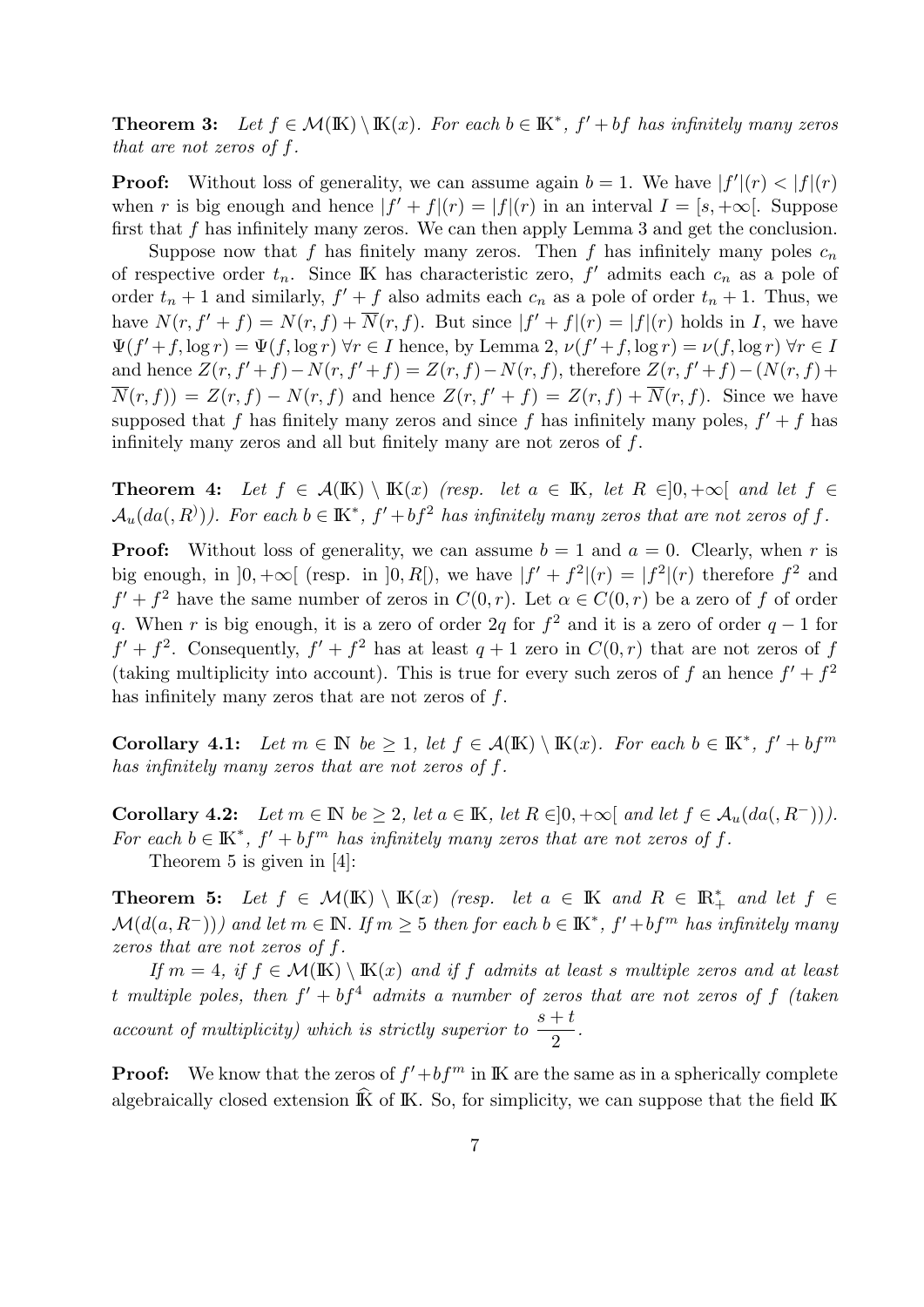is spherically complete without loss of generality. We can also suppose that  $b = 1$ . Then if  $f \in \mathcal{M}(\mathbb{K}) \setminus \mathbb{K}(x)$  we can obviously we can write  $f = \frac{h}{h}$ l with  $h, l \in \mathcal{A}(\mathbb{K})$ , having no common zeros and if  $f \in \mathcal{M}(d(a, R^-))$ , since K is spherically complete, we can write  $f =$ h l with  $h, l \in \mathcal{A}(d(a, R^-))$ , having no common zeros again. Let  $g =$ 1 f and let  $n = m - 2$ . So, by Lemma 1, the problem is reduced to show that  $g'g^{n} - 1$  has infinitely many zeros. Then,  $g'g^{n} - 1 = \frac{(l'h - hl')l^{n} - h^{n+2}}{l!l!l!l!}$  $\frac{h^{n+2}}{h^{n+2}}$  and since h, l have no common bzeros, this is of the form  $\frac{P}{P}$  $\frac{1}{h^{n+2}}$  where P is a polynomial of degree q. Now, set  $F = (l'h - hl')l^n$ . Applying Theorem C to F we have (1)  $T(r, F) = Z(r, F) + O(1) \le \overline{Z}(r, F) + \overline{Z}(r, F - P) + T(r, P) + O(1)$ . By (1) we derive  $Z(r, l'h-h'l)+nZ(r, l) \leq \overline{Z}(r, l'h-h'l)+\overline{Z}(r, l)+\overline{Z}(r, F-P)+T(r, P)+O(1)$ . Actually,  $\overline{Z}(r, F - P) = \overline{Z}(r, h)$ , hence  $nZ(r, l) \leq \overline{Z}(r, l) + \overline{Z}(r, h) + T(r, P) + O(1)$  and hence  $(n-1)Z(r, l) \leq Z(r, h) + T(P) + O(1)$ . But since  $T(r, P) = q \log r + O(1)$ , we have (2)  $(n-1)Z(r, l) \leq Z(r, h) + q \log r + O(1)$ 

Now, consider the hypothesis  $f \in \mathcal{M}(\mathbb{K})$ . By Theorem 1, if  $\liminf_{r \to +\infty} |f|(r) > 0$  i.e. if

 $\liminf_{r \to +\infty} Z(r, f) - N(r, f) > -\infty$  the claim is proved. Consequently, if the claim is not true, we can assume

(3)  $\liminf_{r \to +\infty} Z(r, f) - N(r, f) = -\infty$ 

But we see that (3) is impossible whenever  $n \geq 3$ , i.e.  $m \geq 5$ .

Now, suppose  $m = 4$  .i.e  $n = 2$ . More precisely  $\overline{Z}(r, l) \leq Z(r, l) - \frac{s \log r}{2}$ 2 and  $\overline{Z}(r, h) \leq Z(r, h) - \frac{t \log r}{2}$ 2 , so by Relation (1) we have (4)  $(n-1)Z(r, l) \leq Z(r, h) + (q - \frac{s + t}{2})$ 2 )  $\log r + O(1)$ .

Then Relation (3) implies  $q - \frac{s+t}{s}$ 2  $> 0$  and hence  $f'f^n$  admits a number of zeros strictly superior to  $s + t$ 2 .

Now, suppose that  $f \in \mathcal{M}(d(0,R^-))$ . By Theorem 2, if  $\lim_{r \to R^-} |f|(r) = +\infty$  i.e. if  $\liminf_{r \to R^-} Z(r, f) - N(r, f) = +\infty$  the claim is proved. Consequently, if the claim is not true, we can assume

(5)  $\liminf_{r \to R^{-}} Z(r, f) - N(r, f) < +\infty.$ 

But by (2), we see that (5) is impossible whenever  $n \geq 3$  i.e.  $m \geq 5$ .

**Corollary 4.1:** Let  $f \in \mathcal{M}(\mathbb{K}) \setminus \mathbb{K}(x)$ . Then for each  $n \geq 3$   $f'f^n$  has infinitely many zeros that are not zeros of f.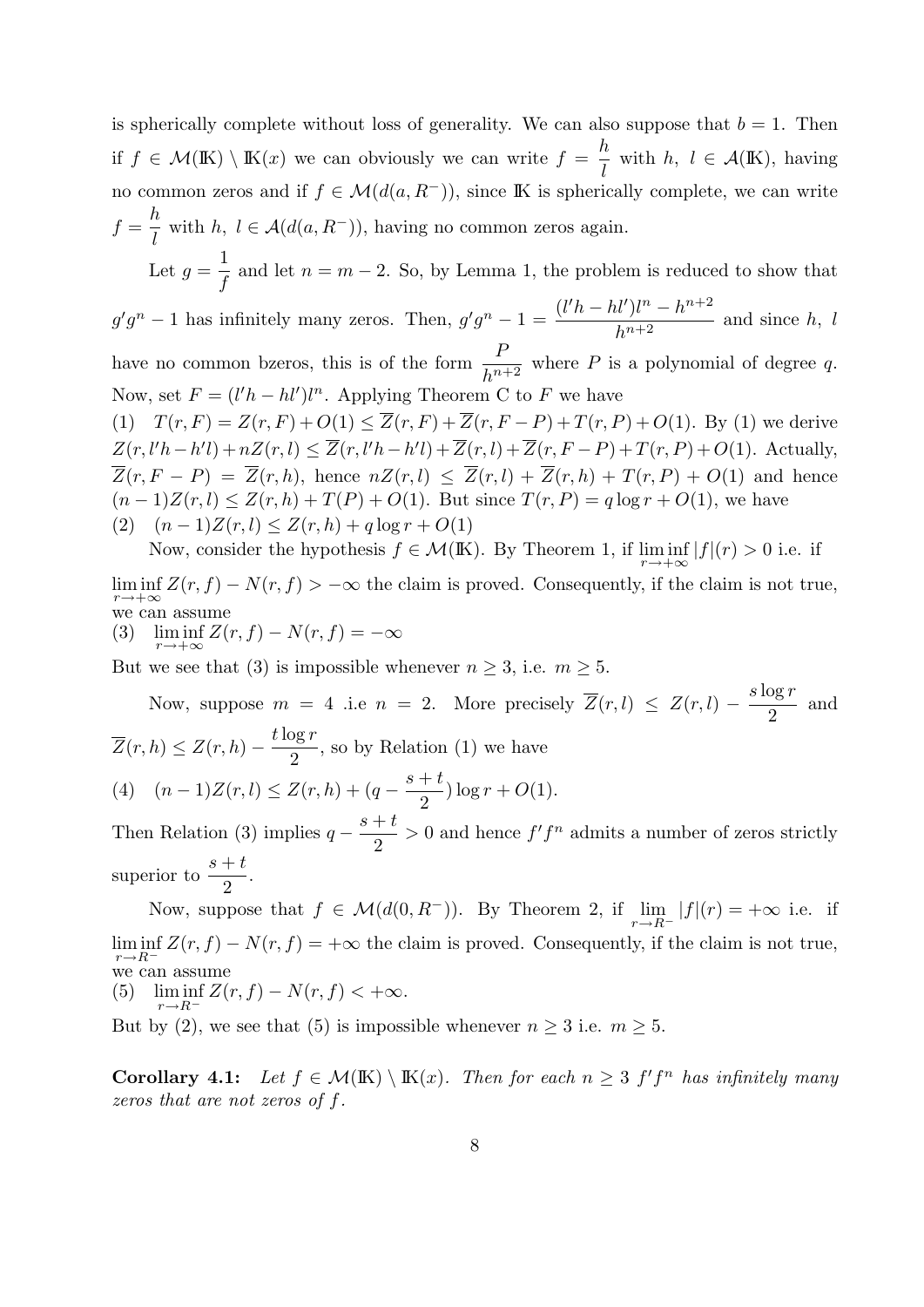Corollary 4.2: Let  $f \in \mathcal{M}(\mathbb{K}) \setminus \mathbb{K}(x)$  have s multiple zeros and t multiple poles. Let  $b \in \mathbb{K}^*$ . Then  $f' + bf^4$  has at least  $s+t+1$  zeros taking account of multiplicity. Particularly, if f has infinitely many multiple zeros or poles, then  $f' + bf^4$  has infinitely many zeros that are not zeros of f.

**Corollary 4.3:** Let  $f \in \mathcal{M}(\mathbb{K}) \setminus \mathbb{K}(x)$  have s multiple zeros and t multiple poles. Given  $b \in \mathbb{K}^*$ , If f has infinitely many multiple zeros or poles, then  $f'f^2 - b$  has infinitely many zeros.

Case  $n=2, m=4$ 

We will now thorougly examine the situation when  $m = 4$  i.e.  $n = 2$ , as made in [9]. This requires several basic lemmas.

**Lemma 4:** Let  $f \in \mathcal{M}(\mathbb{K})$  be transcendental and such that f' has finitely many multiple zeros. Then  $\frac{f''f}{\sqrt{f(x)}}$  $\frac{f}{(f')^2}$  has no quasi-exceptional value.

**Proof:** Let  $g =$ f  $\frac{J}{f'}$ . A pole of g is a zero of f', hence by hypothesis, g has finitely many multiple poles. Consequently, by Theorem E,  $g'$  has no quasi-exceptional value. And hence neither has  $1 - g'$ . But  $g' = \frac{(f')^2 - f''f}{(g')^2}$  $\frac{f''f}{(f')^2} = 1 - \frac{f''f}{(f')}$  $\frac{f''f}{(f')^2}$ . Therefore  $\frac{f''f}{(f')^2}$  $\frac{J}{(f')^2}$  has no quasi-exceptional value.

**Lemma 5:** Let  $f \in \mathcal{M}(\mathbb{K})$  be transcendental and have finitely many multiple zeros. Then  $f''f + 2(f')^2$  has infinitely many zeros that are not zeros of f.

**Proof:** Suppose first that  $f'$  has infinitely many multiple zeros. Since  $f$  has finitely many multiple zeros, the zeros of  $f'$  are not zeros of f except at most finitely many. Hence  $f'$ has infinitely many multiple zeros that are not zeros of  $f$ . And then, they are zeros of  $f''$ , hence of  $f''f + 2(f')^2$ , which proves the statement.

So we are now led to assume that  $f'$  has finitely many multiple zeros. By Lemma 4  $f''f + 2(f')^2$  $\frac{(-2)(j-1)}{(f')^2}$  has infinitely many zeros. Let  $c \in \mathbb{K}$  be a pole of order q of f. Without loss of generality, we can suppose  $c = 0$ . The beginning of the Laurent developpement of f at 0 is of the form  $\frac{a_{-q}}{a}$  $\frac{x-q}{x^q}$  +  $\varphi(x)$  $\frac{\varphi(\omega)}{x^{q-1}}$  whereas  $\varphi \in \mathcal{M}(\mathbb{K})$  has no pole at 0. Consequently,  $f''f + 2(f')^2$  $\frac{(-2(y))}{(f')^2}$  is of the form

$$
\frac{(a_{-q})^2(3q^2+q)+x\phi(x)}{(a_{-q})^2(q^2)+x\psi(x)}
$$

whereas  $\phi, \psi \in \mathcal{M}(\mathbb{K})$  have no pole at 0. So, the function  $\frac{f''f + 2(f')^2}{f''(f')}$  $\frac{(-2(y))}{(f')^2}$  has no zero at 0.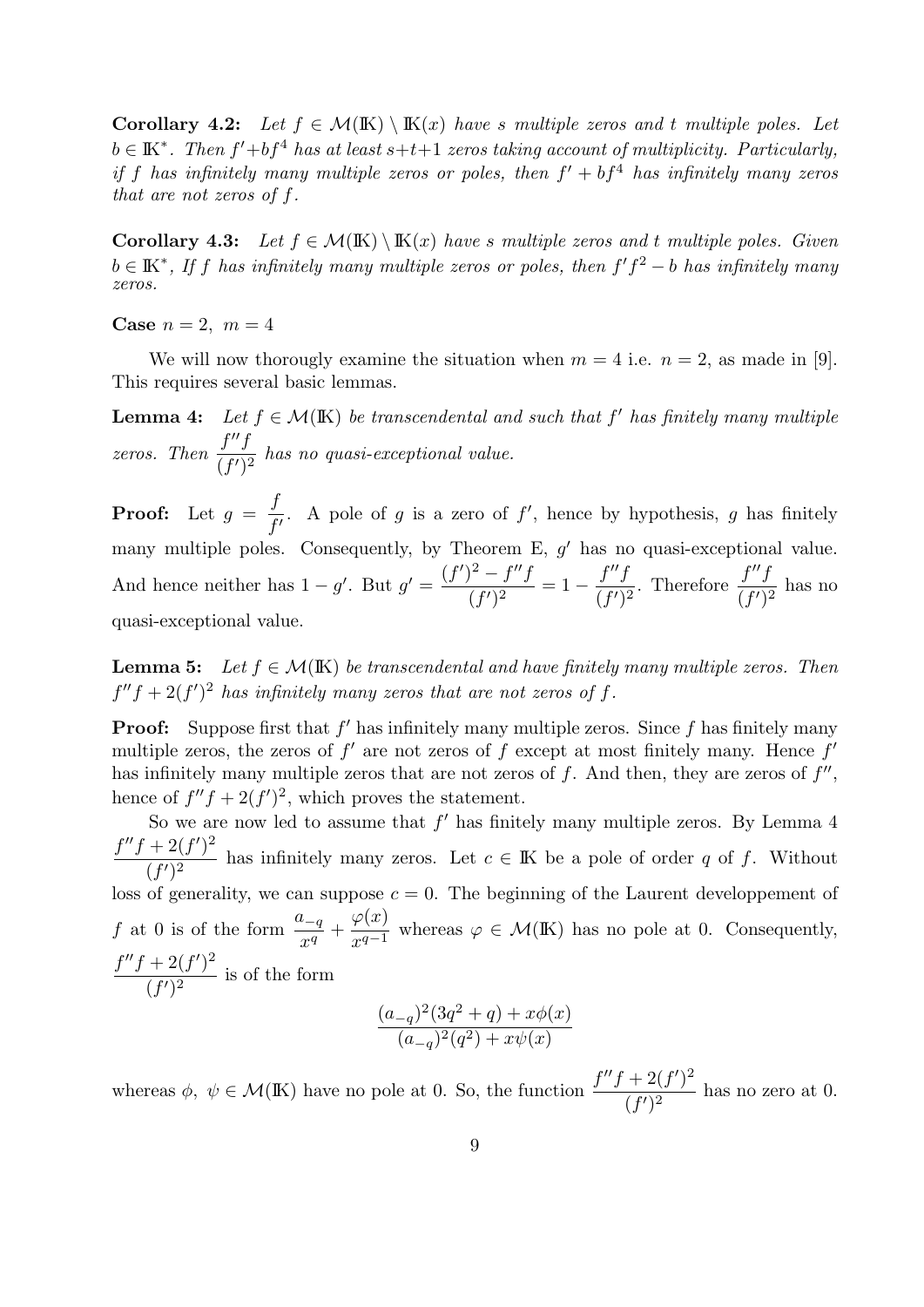Therefore, each zero of  $\frac{f''f + 2(f')^2}{f''(f')}$  $\frac{f'(f')^2}{(f')^2}$  is a zero of  $f''f + 2(f')^2$  and hence  $f''f + 2(f')^2$  has infinitely many zeros.

Now, let us show that the zeros of  $f''f + 2(f')^2$  are not zeros of f, except maybe finitely many. Let c be a zero of  $f''f + 2(f')^2$  and suppose that c is a zero of f. Then, it is a zero of  $f'$  and hence it is a multiple zero of f. But by hypotheses, f has finitely many multiple zeros, hence the zeros of  $f''f + 2(f')^2$  are not zeros of f, except at most finitely many. That finishes proving the claim.

**Lemma 6:** Let  $f \in \mathcal{M}(\mathbb{K})$  be transcendental and let  $b \in \mathbb{K}^*$  be such that  $f^2f' - b$  has finitely many zeros. Then,  $N(r, f) \leq Z(r, f) + O(1)$ .

**Proof:** Let  $F = f^2 f'$ . Since  $F - b$  is transcendental and has finitely many zeros, it is of the form  $\frac{P(x)}{1}$  $h(x)$ with  $h \in \mathcal{A}(\mathbb{K}) \setminus \mathbb{K}[x]$ . Consequently,  $|F|(r)$  is a constant when r is big enough

and therefore, by Theorem A we have  $Z(r, F) = N(r, F) + O(1)$  when r is big enough. Now,  $Z(r, F) = 2Z(r, f) + Z(r, f')$  and, by Theorem A  $Z(r, f') \leq Z(r, f) + \overline{N}(r, f) - \log r +$ O(1). On the other hand, by Theorem A again, we have  $N(r, F) = 3N(r, f) + \overline{N}(r, f)$ . Consequently,  $3N(r, f) + \overline{N}(r, f) \leq 3Z(r, f) + \overline{N}(r, f) - \log r + O(1)$ , which proves the claim.

**Theorem 6:** Let  $f \in \mathcal{M}(\mathbb{K}) \setminus \mathbb{K}(x)$  Then for each  $b \in \mathbb{K}^*$ ,  $f'f^2 - b$  has infinitely many zeros.

**Proof:** Let  $b \in \mathbb{K}$  and suppose that the claim is wrong, i.e.  $f^2 f' - b$  has q zeros, taking multiplicity into account. By Theorem 5, we may assume that  $f$  has finitely many multiple zeros and finitely multiple poles. Set  $F = f^2 f'$ . Then  $F' = f(f''f + 2(f')^2)$ . By Lemma 5,  $f''f + 2(f')^2$  has infinitely many zeros that are not zeros of f. Consequently, F' admits for zeros: the zeros of f and the zeros of  $f''f + 2(f')^2$ . And by Lemma 4, there exists a sequence of zeros of  $f''f + 2(f')^2$  that are not zeros of f.

Let  $S = \{0, b\}$  and let  $Z_0^S(r, F')$  be the counting function of zeros of F' when  $F(x)$ is different from 0 and b. Since  $F - b$  has finitely many zeros, the zeros c of F' which are not zeros of f cannot satisfy  $F(c) = b$  except at most finitely many. Consequently, there are infinitely many zeros of  $F'$  counted by the counting function  $Z_0^S(r, F')$  and hence for every fixed integer  $t \in \mathbb{N}$ , we have

$$
(1) \t\t Z_0^S(r, F') \ge t \log r + O(1).
$$

Let us apply Theorem B to  $F$ . We have

(2) 
$$
T(r,F) \leq \overline{Z}(r,F) + \overline{Z}(r,F-b) + \overline{N}(r,F) - Z_0^S(r,F') - \log(r) + O(1).
$$

Now, we have

$$
\overline{Z}(r, F) \le Z(r, f) + Z(r, f')
$$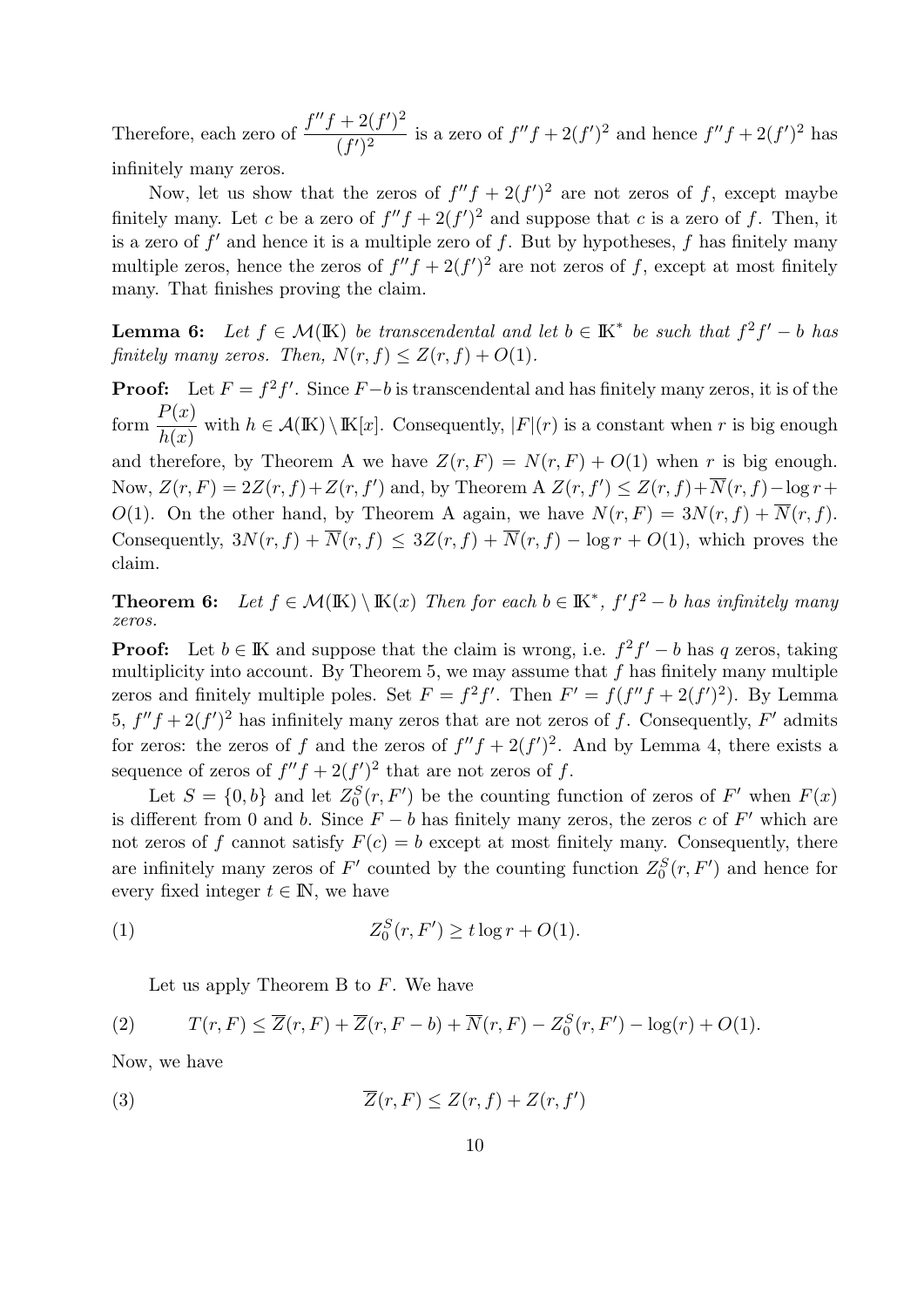$$
\overline{N}(r, F) = \overline{N}(r, f)
$$

and since the number of zeros of  $F - b$  is q, taking multiplicity into account,

(5) 
$$
\overline{Z}(r, F - b) \leq q \log r + O(1).
$$

Consequently, by  $(2)$ ,  $(3)$ ,  $(4)$ ,  $(5)$  we obtain

(6) 
$$
T(r, F) \leq Z(r, f) + Z(r, f') + \overline{N}(r, f) - Z_0^S(r, F') + (q - 1)\log r + O(1).
$$

On the other hand, by construction,  $T(r, F) \ge Z(r, F) = 2Z(r, f) + Z(r, f')$  hence by  $(6)$  we obtain  $(7)$ :

(7) 
$$
Z(r, f) \le \overline{N}(r, f) - Z_0^S(r, F') + (q - 1) \log r + O(1).
$$

Now, by Lemma 6, we have  $N(r, f) \leq Z(r, f) + O(1)$  hence by (7) we obtain  $0 \leq$  $(q-1)\log r - Z_0^S(r, F') + O(1)$  and hence by (1), fixing  $t > q-1$  we can derive  $0 \le$  $(q-1)$  log  $r - t \log r + O(1)$ , a contradiction. That finishes the proof of Theorem 6.

By Lemma 1, Theorems 5 and 6 we can now state the general result on the  $p$ -adic Hayman conjecture:

**Corollary 6.1:** Let  $f \in \mathcal{M}(\mathbb{K})$  be transcendental. Then for every  $n \in \mathbb{N}$ ,  $n \geq 2$ , for every  $b \in K^*$ ,  $f^2 f' - b$  has infinitely many zeros and for every  $m \geq 4$ ,  $f' + bf^m$  has infinitely many zeros that are not zeros of f.

Case  $n = 1$ ,  $m = 3$ 

Concerning the case  $m = 3$  i.e.  $n = 1$  which remains unsolved, Corollary 6.1 has an immediate application to the conjecture with additional hypotheses [2].

**Theorem 7:** Let  $f \in \mathcal{M}(\mathbb{K})$ . Suppose that there exists  $c, d \in ]0, +\infty[$ , such that  $\tau(r, f) \leq$  $cr^d$   $\forall r \in [1, +\infty[$ . If  $f'f^n - b$  has has finitely many zeros for some  $b \in \mathbb{K}$ , with  $n \in \mathbb{N}$ , then  $f \in K(x)$ .

**Proof:** Suppose f is transcendental. By hypothesis,  $f^{n+1}$  satisfies  $\zeta(r, \frac{1}{f^{n+1}}) = \tau(r, f^{n+1}) \leq$  $c(n+1)r^d$   $\forall r \in [1, +\infty]$  hence by Corollary 6.1,  $f'f^n$  has no quasi-exceptional value.

Theorem 7 may be writen in another way:

Corollary 7.1: Let  $f \in \mathcal{M}(\mathbb{K}) \setminus \mathbb{K}(x)$ . Suppose that there exists  $c, d \in ]0, +\infty[$ , such that  $\zeta(r, f) \leq cr^d \forall r \in [1, +\infty[$ . Then for all  $m \in \mathbb{N}$ ,  $m \geq 3$  and for all  $b \in \mathbb{K}$ ,  $f' - bf^m$ admits infinitely many zeros that are not zeros of f.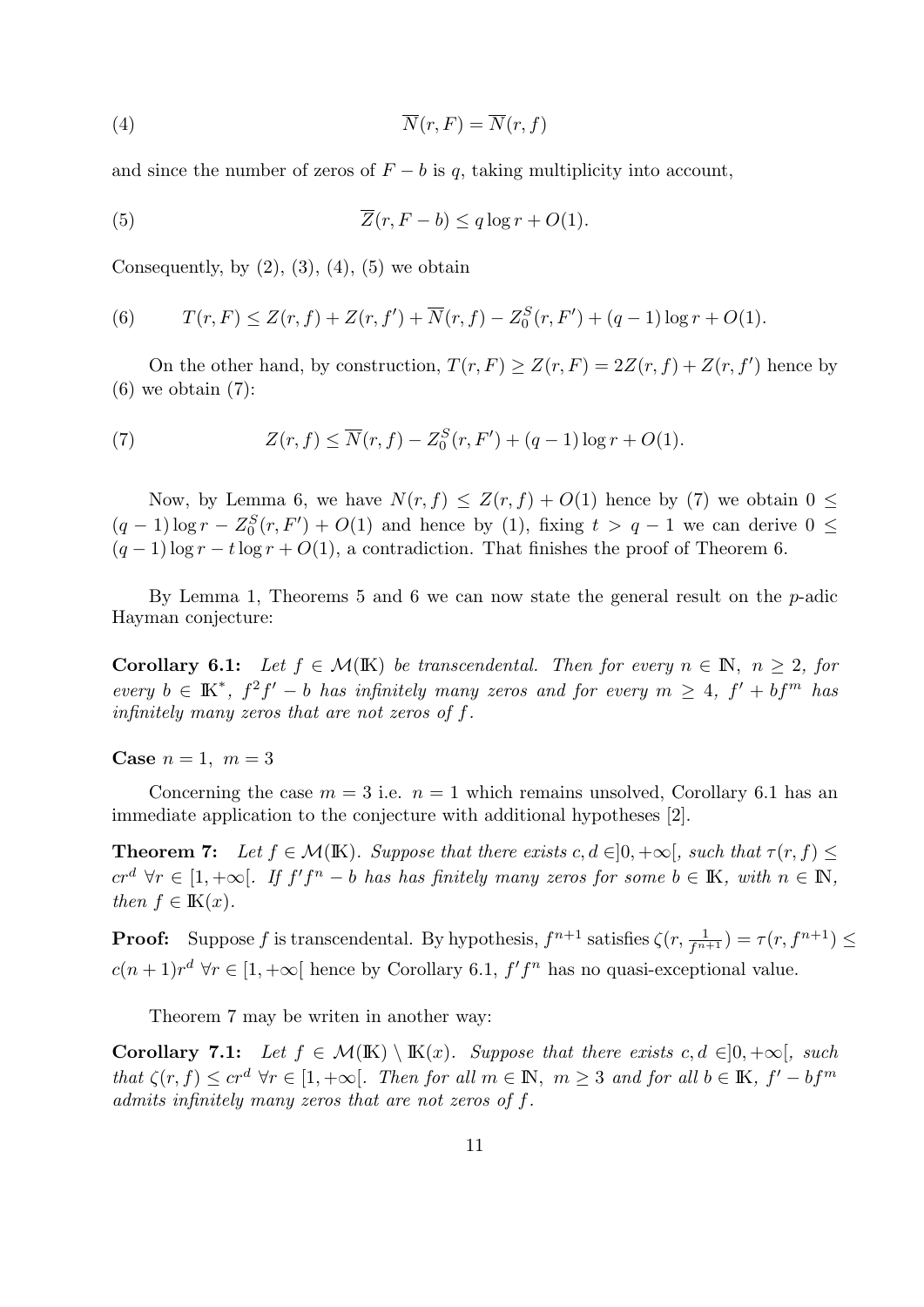**Proof:** We set  $g =$ 1 f Then by Theorem 7  $g'g^{m-2}$  has no quasi-exceptional value. Consequently, given  $b \in \mathbb{K}^*$ ,  $g'g^{m-2} + b$  has infinitely many zeros and hence  $f' - bf^m$ has infinitely many zeros that are not zeros of f. Next, if  $b = 0$ , by Theorem F, f' has infinitely many zeros.

**Theorem 8:** Let  $f \in \mathcal{M}(\mathbb{K})$ . Suppose that there exists  $c, d \in ]0, +\infty[$ , such that  $\beta(r, f) \leq$  $cr^d$   $\forall r \in [1, +\infty[$ . Then, for all  $b \in \mathbb{K}$ ,  $\frac{f'}{c^2}$  $\frac{J}{f^2} - b$  has infinitely many zeros.

**Proof:** Set  $g =$ 1 f again. Since the poles of g are the zeros of f, we have  $\gamma(r,g) \leq cr^d$ . Consequently, by Corollary F.1,  $g'$  has no quasi-exceptional value.

**Remark:** Using Theorem 8 to study the zeros of  $f' - bf^2$  that are not zeros of f is not so immediate, as we will see below because of residues of  $f$  at poles of order 1. Of course, if  $\frac{1}{f}$  is an affine function,  $f' + f^2$  has no zeros, except if it is identically zero. And if it is not identically zero, the residue at the pole is not 1 in the general case.

Case  $n = 0$  i.e.  $m = 2$ 

As we noticed at the beginning, due to the counter-example provided by the function tan, the case  $n = 0$  has no solution in C. However, we can notice certain conclusions.

**Lemma 7:** Let  $f =$ h l  $\in \mathcal{M}(\mathbb{K})$  with h,  $l \in \mathcal{A}(\mathbb{K})$  having no common zero, let  $b \in \mathbb{K}^*$ and let  $a \in \mathbb{K}$  be a zero of  $h'l - hl' + bh^2$  that is not a zero of  $f' + bf^2$ . Then a is a pole of order 1 of f and  $res(f, a) = \frac{1}{1}$ b .

**Proof:** Clearly, if  $l(a) \neq 0$ , a is a zero of  $f' + bf^2$ . Hence, a zero a of  $h'l - hl' + bh^2$ that is not a zero of  $f' + bf^2$  is a pole of f. Now, when  $l(a) = 0$ , we have  $h(a) \neq 0$  hence  $l'(a) = bh(a) \neq 0$  and therefore a is a pole of order 1 of f such that  $\frac{h(a)}{h(a)}$  $l'(a)$ = 1 b . But since a is a pole of order 1, we have  $res(f, a) = \frac{h(a)}{h(a)}$  $l'(a)$ , which ends the proof.

Theorem 9 is not a result specific to p-adic analysis but it will be useful in Theorem 10.

**Theorem 9:** Let  $f \in \mathcal{M}(\mathbb{K})$ , (resp. let  $a \in \mathbb{K}$ , let  $f \in \mathcal{M}(d(a, R^{-}))$ ), let  $b \in \mathbb{K}^{*}$  and let  $\alpha \in K$  (resp. let  $\alpha \in d(a, R^-)$ ) be a point that is not a zero of f and such that the residue of f at  $\alpha$  is different from  $\frac{1}{1}$ b . Then  $\alpha$  is a zero of  $f' + bf^2$  if and only if it is a zero of  $f'$  $\frac{J}{f^2}$  + b. Moreover, if it is a zero of both functions, it has the same multiplicity with both.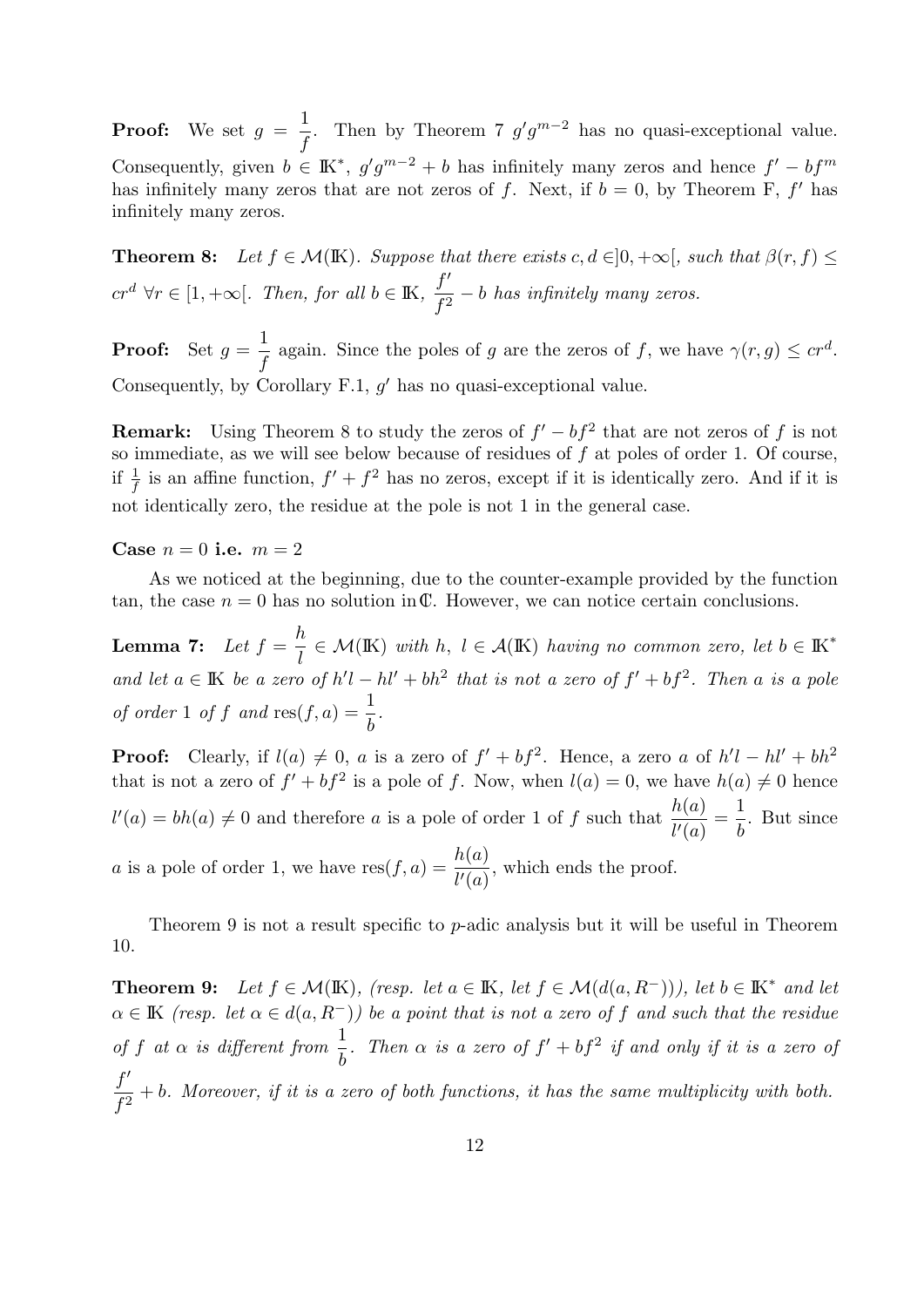**Proof:** Suppose first  $\alpha$  is a zero of  $f' + bf^2$ . If  $\alpha$  is not a pole of f, of course it is a zero of  $\frac{f'}{c^2}$  $\frac{J}{f^2} + b$  with same multiplicity. Suppose now that  $\alpha$  is a pole of f: since it is not a pole of  $f' + bf^2$  it must be a pole of order 1 of f. Without loss of generality, we may assume that  $\alpha = 0$  (resp.  $a = \alpha = 0$ ). Consider the Laurent series of f at 0:  $f(x) = \frac{a_{-1}}{x}$  $\frac{-1}{x} + a_0 + a_1 x + x^2 \phi(x)$  with  $\phi \in \mathcal{M}(\mathbb{K})$  (resp.  $\phi \in \mathcal{M}(d(0, R^-))$  and  $\phi(0) \neq \infty$ . Then  $f' + bf^2$  is of the form

$$
f'(x) + bf(x)^2 = \frac{a_{-1}(-1 + ba_{-1})}{x^2} + \frac{2ba_0a_1}{x} + a_1 + b(a_0^2 + 2a_1a_{-1}) + x\xi(x)
$$

with  $\xi \in \mathcal{M}(\mathbb{K})$  (resp.  $\xi \in \mathcal{M}(d(0, R^{-}))$  and  $\xi(0) \neq \infty$  and hence, we have  $a_{-1}(-1+ba_{-1})=0$ ,  $a_0a_{-1}=0$ ,  $a_0^2+2a_1a_{-1}=0$ . Since by hypothesis res $(f, \alpha) \neq -\frac{1}{b}$  $rac{1}{b}$  we have  $(1 + ba_{-1}) \neq 0$ , hence  $a_{-1} = 0$ , a contradiction. Consequently, every zero of  $f' + bf^2$ that is not a zero of f is a zero of  $\frac{f'}{f}$  $\frac{J}{f^2} + b$  with same multiplicity.

Conversely, suppose now that  $\alpha$  is a zero of  $\frac{f'}{f}$  $\frac{J}{f^2} + b$ . If  $\alpha$  is not a pole of f, it is a zero of  $f' + bf^2$ , with the same multiplicity, because by hypothesis it is not a zero of f. Now suppose that  $\alpha$  is a zero of  $\frac{f'}{f}$  $\frac{f}{f^2} + b$  and is a pole of f. Clearly, it is a pole of order 1 and again, we may assume that  $\alpha = 0$ .

Consider again the Laurent series of f at 0:  $f(x) = \frac{a-1}{x}$  $\frac{x^{-1}}{x} + a_0 + a_1 x + x^2 \phi(x)$  with  $\phi \in \mathcal{M}(\mathbb{K})$  and  $\phi(0) \neq \infty$ . Then

$$
\frac{f'}{f^2} = \frac{\frac{-a_{-1}}{x^2} + a_1 + x\psi(x)}{\frac{(a_{-1})^2}{x^2} + \frac{2a_0a_1}{x} + a_0^2 + 2a_1a_{-1} + x\xi(x)}
$$

where both  $\psi, \xi \in \mathcal{M}(\mathbb{K})$  have no pole at 0. Clearly,  $\frac{f'}{f}$  $\frac{J}{f^2}$  is analytic at 0 and its value is −1  $a_{-1}$ . But since 0 is a zero of  $\frac{f'}{f}$  $\frac{J}{f^2} + b$ , we have  $a_{-1} =$ 1 b , what is excluded by hypothesis. Thus we have proved that every zero of  $\frac{f'}{f}$  $\frac{J}{f^2} + b$  is a zero of  $f' + bf^2$  (that is not a zero of f) with the same multiplicity and this ends the proof of Theorem 9.

**Theorem 10:** Let  $b \in \mathbb{K}^*$  and let  $f \in \mathcal{M}(\mathbb{K})$  have finitely many zeros and finitely many residues at its simple poles equal to  $\frac{1}{1}$ b and be such that  $f' + bf^2$  has finitely many zeros. Then f belongs to  $K(x)$ . P

**Proof:** Let  $f =$ l with  $P \in \mathbb{K}[x], l \in \mathcal{A}(\mathbb{K})$  having no common zero with P. Then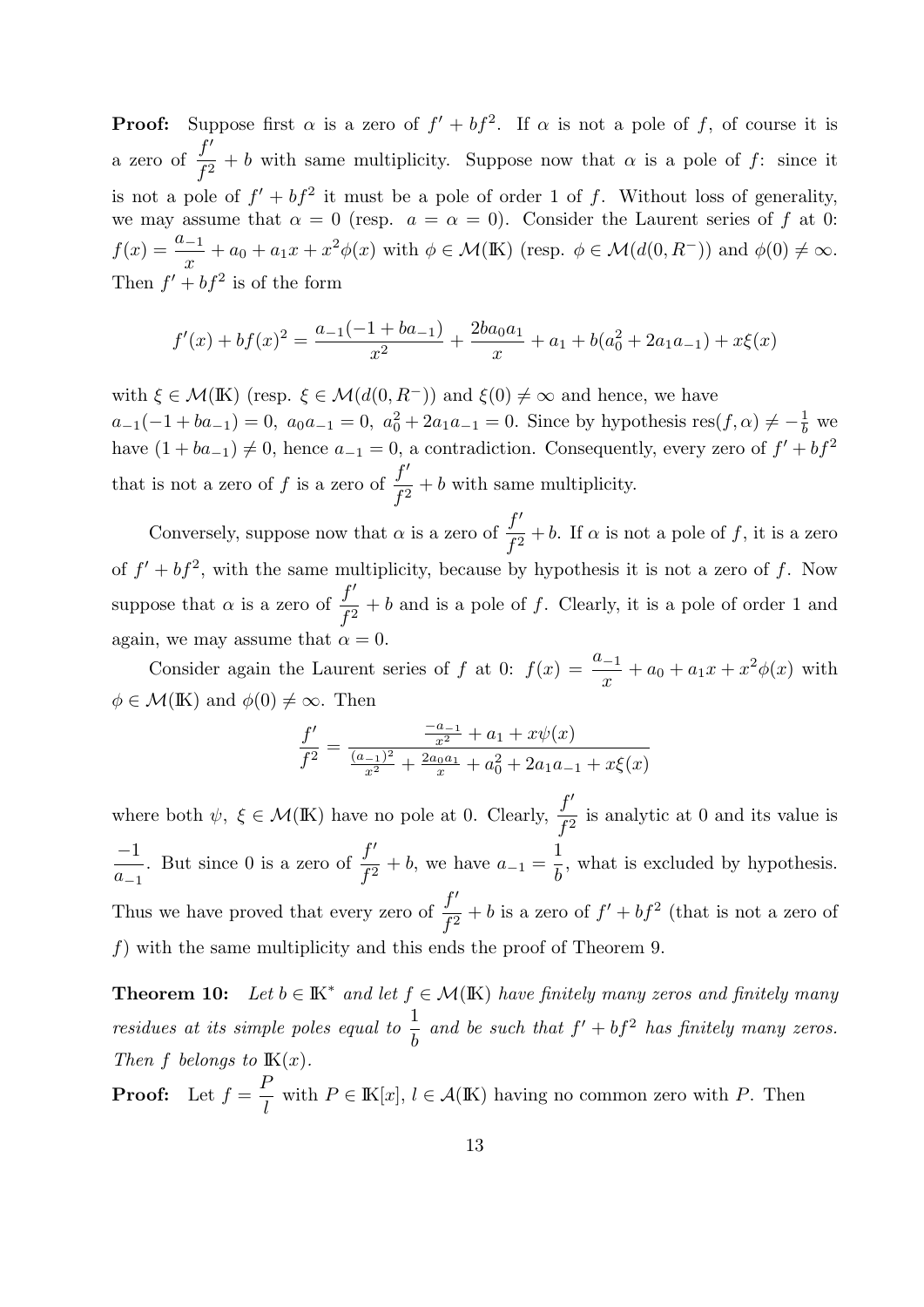$f' + bf^2 = \frac{P'l - l'P + bP^2}{l^2}$  $\frac{1}{l^2}$ . By hypothesis, this function has finitely many zeros. Moreover, if a is a zero of  $P' - l'P + bP^2$  but is not a zero of  $f' + bf^2$ , then by Lemma 7 it is a pole of order 1 of f such that  $res(f, a) = \frac{1}{f}$ b . Consequently,  $P'l - l'P + bP^2$  has finitely many zeros and hence, we may write  $\frac{P'l - l'P + bP^2}{l^2}$  $\frac{1}{l^2}$  =  $\,Q$  $\frac{\mathscr{L}}{l^2}$  with  $Q \in \mathbb{K}[x]$ , hence  $P'l - l'P = -bP^2 + Q$ . But then, by Theorem D, l is a polynomial, which ends the proof.

**Remark:** If  $f(x) = \frac{1}{x}$  $\boldsymbol{x}$ , the function  $f' + bf^2$  has no zero whenever  $b \neq 1$ .

**Theorem 11:** Let  $f \in \mathcal{M}(\mathbb{K})$  be transcendental and have finitely many zeros of order  $\geq 2$  and let  $b \in \mathbb{K}$ . Then  $\frac{f'}{f}$  $\frac{J}{f^2} + b$  has infinitely many zeros. Moreover, if  $b \neq 0$ , every zero  $\alpha$  of  $\frac{f'}{g}$  $\frac{J}{f^2}$  + b that is not a zero of  $f' + bf^2$  is a pole of f of order 1 such that the residue of f at  $\alpha$  is equal to  $\frac{1}{1}$ b .  $f'$ 

**Proof:** Let  $g =$  $\frac{J}{f^2} + b$ . Since all zeros of f are of order 1 except maybe finitely many, g has finitely many poles of order  $\geq 3$ , hence a primitive G of g has finitely many poles of order  $\geq 2$ . Consequently, by Theorem E, g has infinitely many zeros.

Now, suppose  $b \neq 0$ . Let  $\alpha$  be a zero of g. If  $\alpha$  is not a pole of f, it is a zero of  $f' + bf^2$ and we can see that it is not a zero of  $f$ .

Finally, suppose that  $\alpha$  is a pole of f. Then it must be a pole of order 1 and then, by Lemma 7, the residue of f at  $\alpha$  is  $\frac{1}{b}$ .

**Corollary 11.1:** Let  $f \in \mathcal{M}(K) \setminus K(x)$  have finitely many zeros of order > 2 and finitely many poles of order 1 and let  $b \in K^*$ . Then  $f' + bf^2$  has infinitely many zeros that are not zeros of f.

Remarks: As noticed above, in Archimedean analysis, the typical example of a meromorphic function f such that  $f' - f^2$  has no zero is  $tan(x)$  and its residue is  $-1$  at each pole of f. Here we find the same implication but we can't find an example satisfying such properties.

### References

- [1] Bergweiler, W. and Eremenko, A. On the singularities of the inverse to a meromorphic function of nite order, Rev. Mat. Iberoamericana, 11, 355-373 (1995).
- [2] Bezivin, J.-P., Boussaf, K., Escassut, A. Zeros of the derivative of a p-adic meromorphic function, Buletin des Sciences Mathématiques 136, 8, 839-847 (2012).